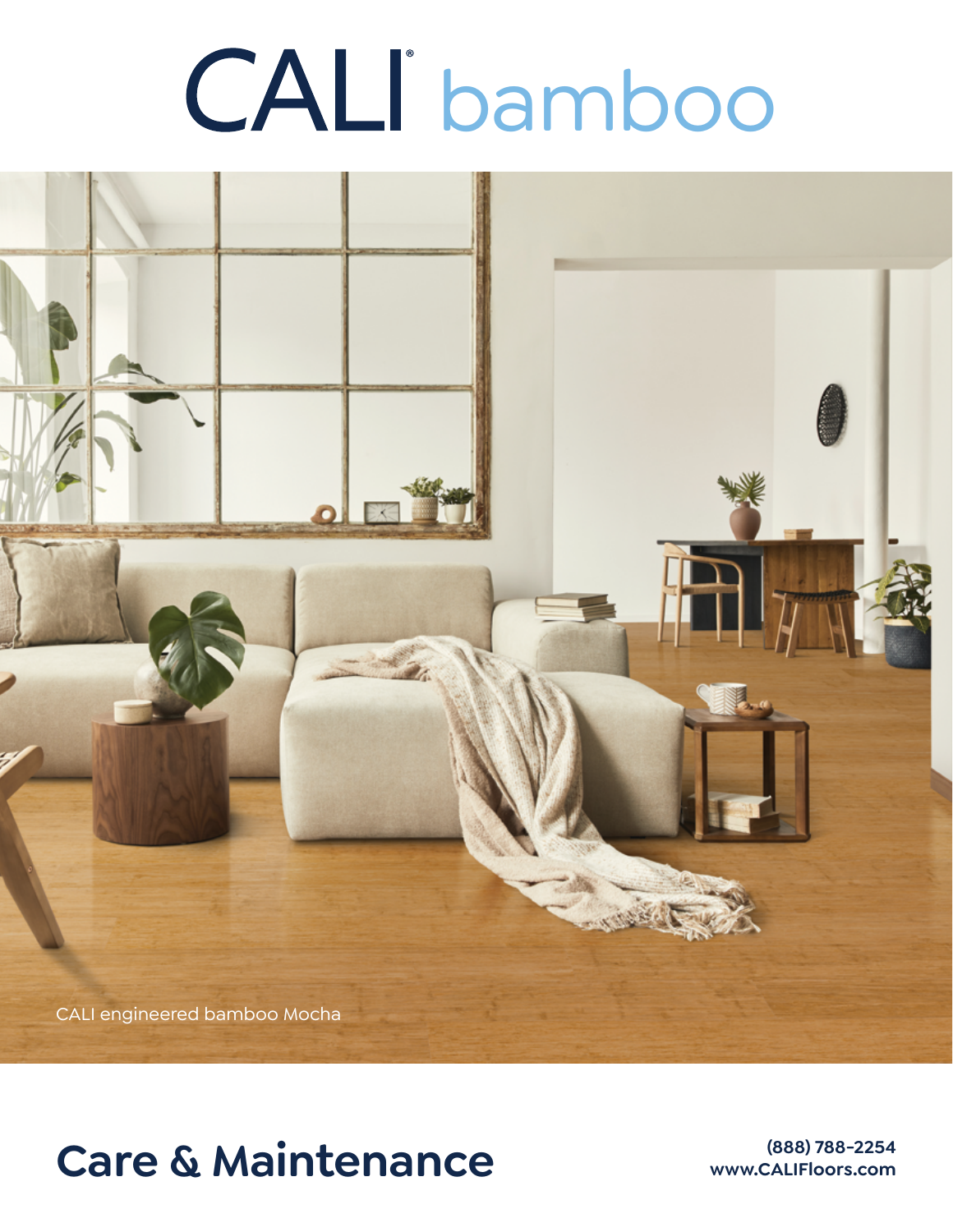# **CALI Care & Maintenance Guidelines | Engineered Bamboo**

# **General Care**

- For general cleaning, use Bona Pro Hardwood Floor Cleaner & Bona Pro Hardwood Floor Mop.
- Never use a steam mop or wet-mop as standing water may cause permanent damage. Excessive moisture will dull the finish and could lead to a cupped floor. You may periodically use a very slightly dampened (near dry) mop to spot-clean. The moisture from the dampened mop should evaporate off the floor very quickly.
- Avoid excessive moisture on the floor. We recommend soaking up spills immediately using a dry towel or dry mop. For flooring in the kitchen, place an area rug in front of the kitchen sink.



- Cali Bamboo floors, like all species of hardwood flooring, are subject to changes in temperature and humidity. As a general rule, flooring will perform best when the interior environment is controlled to stay within a relative humidity range of 35%-65% and a temperature range of 60° to 80° Fahrenheit.
- Seasonal fluctuations in relative humidity may cause the wood flooring to gain moisture with periods of high humidity and lose moisture during low periods of humidity. During warm, humid weather, wood expands and during dry weather, wood contracts. These changes may be noticeable but can be minimized by using an HVAC system to maintain relative humidity between 35%-65%. This seasonal movement is a normal characteristic of wood flooring and is not considered a defect. It is the owner's responsibility to maintain appropriate conditions which may require the use of a humidifier and/or de-humidifier. Ventilation, humidity, and temperature control is a must even when the home is not occupied.
- To clean up dried glue use either Bostik Ultimate Adhesive Remover or Titebond Adhesive Remover cleaning wipes.

# **Preventative Care**

- Vacuum or sweep the floor with a broom or dust mop on a regular basis or as needed to remove dirt, sand, or grit to protect the floor from scratches. A grain of sand has dozens of sharp edges and can create scratches if tracked across the floor. Be careful of other debris such as small rocks and pebbles being drug across the floor.
- Do not use vacuums that use a beater bar or turn beater bar off; brush or felt vacuum heads are recommended as opposed to hard heads.
- Fit furniture legs with felt tips and fix rolling furniture with soft rubber casters to avoid scratches. Periodically check the felt tips for wear or buildup of grit/debris and replace as needed.
- Pick up heavy furniture or appliances; do not slide.
- Keep pet nails trimmed to avoid excessive scratching.
- To prevent dents and scratches, avoid walking on the floor with cleats and sports shoes.
- To prevent indentations and scratches, remove small diameter buttons/ends from furniture legs and replace with non-staining floor protectors with a surface no less than 1" in diameter. Heavier objects may require wider floor protectors.
- Use interior and exterior doormats at entrances to prevent dirt and moisture from being tracked onto the floor. Area rugs are also recommended in front of kitchen sinks and in high traffic areas. Rugs must be made of a breathable material to prevent moisture entrapment. We recommend using a breathable rug underlay; mesh or grid patterns are best. Do not use rugs with solid rubber or vinyl backings as this may damage the finish.
- Natural products will change color over time as a result of oxidation and UV rays. This color change is inherent and not a defect. Limit direct sunlight on the floor by using curtains and blinds in areas that are exposed to high UV rays. We recommend rearranging rugs and furniture periodically so that the color changes evenly, especially in the first few months the floor is installed.
- Abrasive or harsh chemicals should not be used to clean the floor. Never use any of the following products on the floor: mineral spirits, paint thinner, acetone, ammonia-based cleaners, acrylic finishes, wax-based products, detergents, bleach, polishes, oil soap, abrasive cleaning soaps, or acidic materials such as vinegar. Never apply wax treatments to the floor.
- Heating units or non-insulated ductwork close to the flooring or subfloor may cause "hot spots" which must be eliminated prior to installation.
- Heavy furniture (500+ lbs.) may obstruct the free, natural movement of a floated floor. Restricting this movement in certain areas can lead to problems such as buckling or separation when the floor experiences natural expansion and/or contraction. Do not install flooring under permanent or fixed cabinetry and never nail or screw anything through a floated floor.
- Lighter colors and darker colors naturally show more dirt, flaws, and marks and are considered higher maintenance.